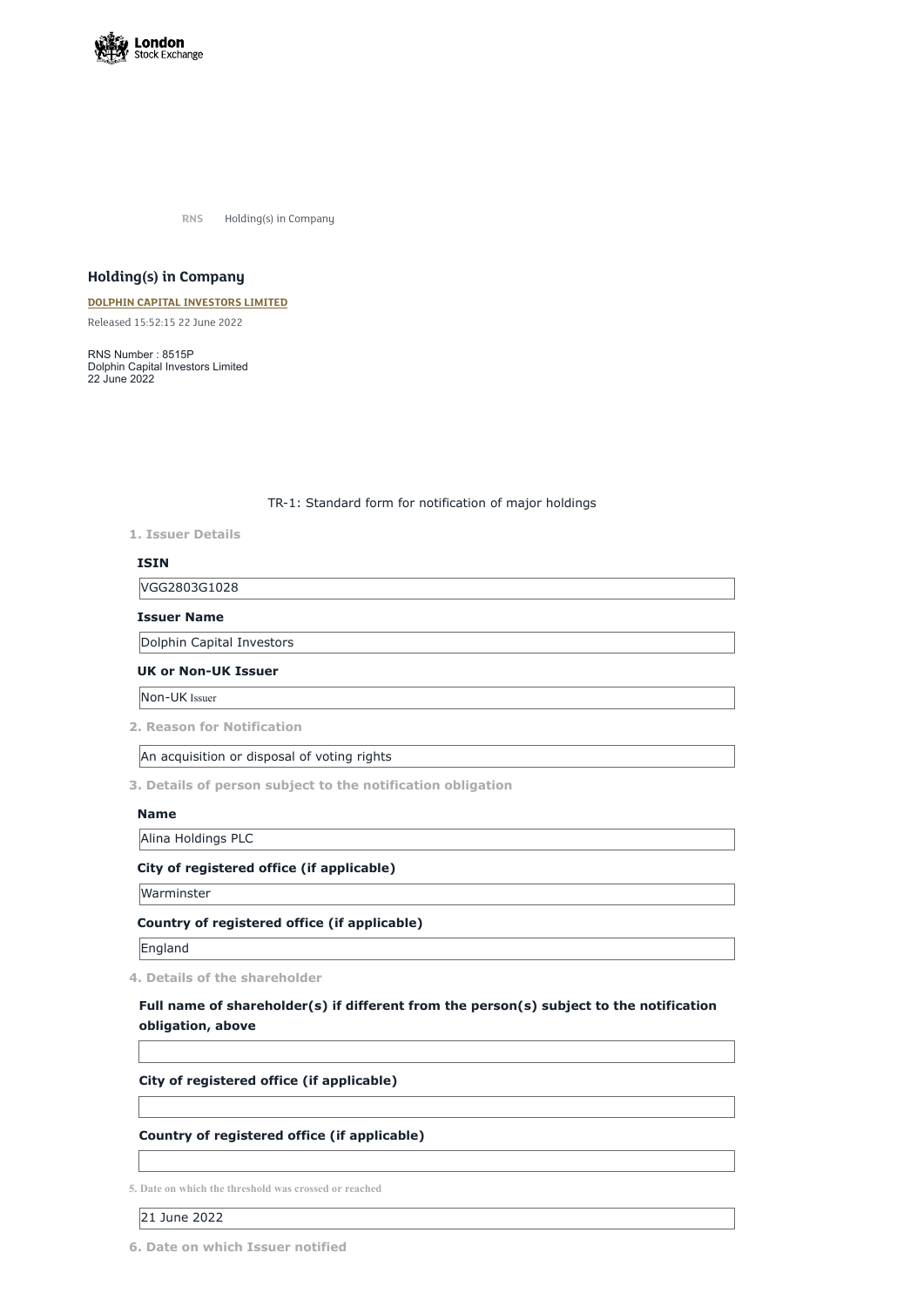# 22 June 2022

# **7. Total positions of person(s) subject to the notification obligation**

|                                                                                    | % of voting<br>rights<br>attached to<br>shares (total<br>of $8.A$ ) | % of voting rights<br>through financial<br>instruments (total<br>of $8.B 1 + 8.B 2)$ | <b>Total of</b><br>both in<br>% (8.A<br>$+ 8.B)$ | <b>Total number of</b><br>voting rights<br>held in issuer |
|------------------------------------------------------------------------------------|---------------------------------------------------------------------|--------------------------------------------------------------------------------------|--------------------------------------------------|-----------------------------------------------------------|
| Resulting situation<br>on the date on<br>which threshold was<br>crossed or reached | 3.20                                                                | 0.000000                                                                             | 3.20                                             | 28,983,930                                                |
| Position of previous<br>notification (if<br>applicable)                            |                                                                     |                                                                                      |                                                  |                                                           |

**8. Notified details of the resulting situation on the date on which the threshold was crossed or reached**

## **8A. Voting rights attached to shares**

| Class/Type of       | <b>Number of direct</b> | <b>Number of indirect</b> | $\frac{1}{6}$ of direct | $\%$ of indirect |
|---------------------|-------------------------|---------------------------|-------------------------|------------------|
| shares ISIN code(if | voting rights           | voting rights             | voting rights           | voting rights    |
| possible)           | (DTR5.1)                | (DTR5.2.1)                | (DTR5.1)                | (DTR5.2.1)       |
| VGG2803G1028        | 28,983,930              |                           | 3.20                    |                  |
| Sub Total 8.A       | 28,983,930              |                           | 3.20                    |                  |

## **8B1. Financial Instruments according to (DTR5.3.1R.(1) (a))**

| <b>Type of financial</b><br>instrument | date | <b>Expiration Exercise/conversion</b><br>period | Number of voting rights that may<br>be acquired if the instrument is<br>exercised/converted | $%$ of<br>voting<br>rights |
|----------------------------------------|------|-------------------------------------------------|---------------------------------------------------------------------------------------------|----------------------------|
|                                        |      |                                                 |                                                                                             |                            |
| Sub Total 8.B1                         |      |                                                 |                                                                                             |                            |

**8B2. Financial Instruments with similar economic effect according to (DTR5.3.1R.(1) (b))**

| Type of<br><b>financial</b><br>linstrument | date | <b>Expiration Exercise/conversion Physical or cash</b><br>period | settlement | Number of<br>voting rights | % of voting<br>rights |
|--------------------------------------------|------|------------------------------------------------------------------|------------|----------------------------|-----------------------|
|                                            |      |                                                                  |            |                            |                       |
| Sub Total 8.B2                             |      |                                                                  |            |                            |                       |

**9. Information in relation to the person subject to the notification obligation**

Person subject to the notification obligation is not controlled by any natural person or legal entity and does not control any other undertaking(s) holding directly or indirectly an interest in the (underlying) issuer

| Ultimate controlling<br>person | <b>Name of</b><br>controlled | % of voting<br>rights if it equals through financial<br>or is higher than<br>undertaking the notifiable<br>threshold | % of voting rights<br>instruments if it equals<br>or is higher than the<br>notifiable threshold | Total of both if<br>it equals or is<br>higher than the<br>notifiable<br>threshold |
|--------------------------------|------------------------------|----------------------------------------------------------------------------------------------------------------------|-------------------------------------------------------------------------------------------------|-----------------------------------------------------------------------------------|
|                                |                              |                                                                                                                      |                                                                                                 |                                                                                   |
|                                |                              |                                                                                                                      |                                                                                                 |                                                                                   |
|                                |                              |                                                                                                                      |                                                                                                 |                                                                                   |

**10. In case of proxy voting**

**Name of the proxy holder**

**The number and % of voting rights held**